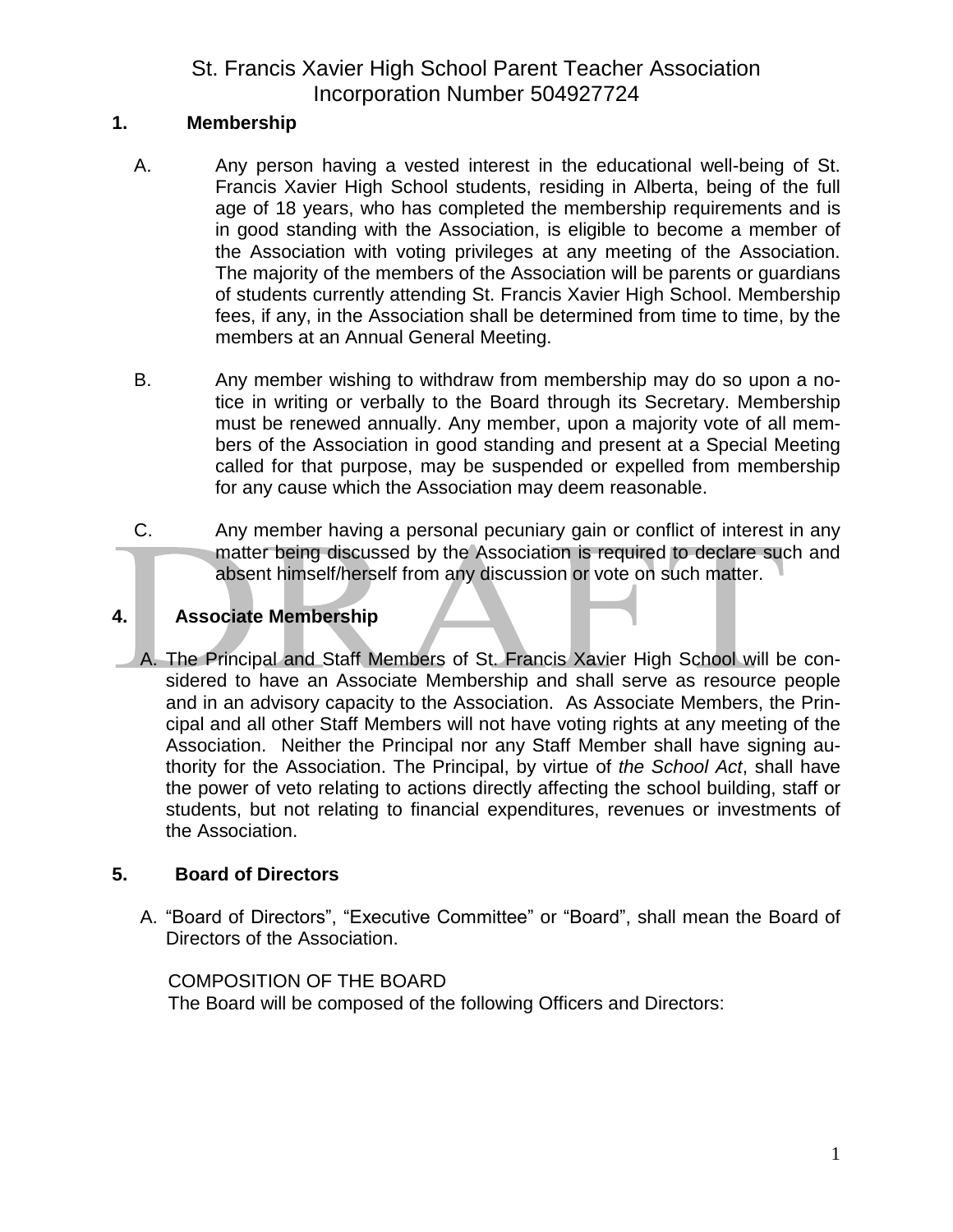- 1. Officers: President; Vice President(s); Secretary, Treasurer, or Secretary-Treasurer – These positions are mandatory. The Office of the Secretary and Treasurer may be filled by one person if the membership at any Annual General Meeting for the election of officers shall so decide.
- 2. Directors: A maximum of Three (3) Directors at Large These positions are optional, and will be filled provided there are members willing to do so.

#### **President**

The President shall have general knowledge of all activities of the Association. He/she will be an ex-officio member of all Committees as defined by Robert's Rules of Order. The President shall be copied on all Association communications and will review any communications to the parent body, school community or public prior to distribution and shall include the Vice President in same. The President will carry out other duties assigned by the Association. He/she shall, when present, preside at all meetings of the Association and of the Board. The President will be the chief spokesperson for the Association, unless otherwise delegated. The President shall have a vote at any meeting. In the case of a tie, the motion is defeated. In his/her absence, the Vice-President shall preside at any such meetings. In the absence of both, a chairperson may be elected at the meeting to preside.

#### **Vice President**

The Vice President shall assist the President in all Association activities. He/she will preside at meetings in the President's absence and will replace the President at various functions when asked to do so by the President. He/she will be copied on all Association communications and will review any communications to the parent body, school community or public prior to distribution and shall include the President in same. The Vice President will carry out other duties assigned by the Association, and, in the event of resignation, incapacity or extended leave of absence of the President, shall fulfill the President's responsibilities.

#### **Secretary**

It shall be the duty of the Secretary to attend all meetings of the Association and of the Board, and to keep accurate minutes of the same based on Robert's Rules of Order. In case of the absence of the Secretary, his/her duties shall be discharged by such Officer as may be appointed by the Board. The Secretary shall have charge of all the correspondence and/or documentation of the Association and be under the direction of the President and the Board.

The Secretary shall also keep a Record of Members of the Association and their contact information, and shall send all Association correspondence/notices as required.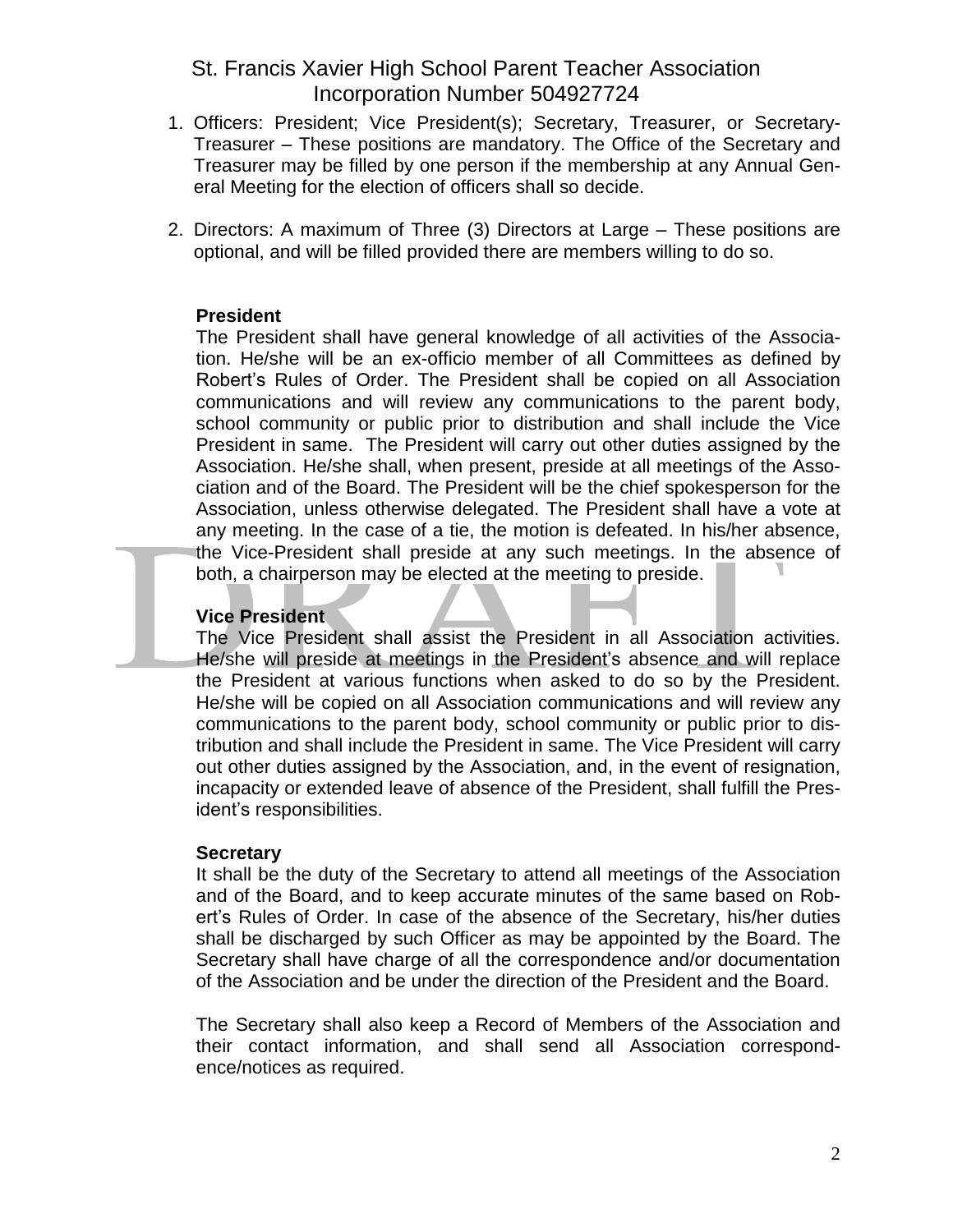### **Treasurer**

The Treasurer shall receive all monies paid to the Association and be responsible for the deposit of same in whatever Bank, Trust Company, Credit Union or Treasury Branch the Board may order. He/she shall properly account for the funds of the Association and keep such books as may be directed and disburse funds as required. He/she shall present a full detailed account of receipts and disbursements to the Board whenever requested and shall prepare for submission to the Annual General Meeting a statement duly audited of the financial position of the Association and submit a copy of same to the Secretary for the records of the Association. The signing authorities of the financial accounts will be any two of the elected Officers of the Association.

- B. The Board shall, subject to the by-laws or directions given it by majority vote at any meeting properly called and constituted, have full control and management of the affairs of the Association, and meetings of the Board shall be held as often as may be required, and shall be called by the President.
- C. Any Director or Officer may resign his/her position by providing written notice to any two Board members.
- D. Any Director or Officer may be removed from the Board at any time with cause by a majority vote of the Board whenever, in its judgment, the best interest of the Association will be served.

## **6. Auditing**

A. The books, accounts and records of the Secretary and Treasurer shall be audited at least once each year by a duly qualified accountant or by two members of the Association without signing authority, elected or appointed for that purpose at the Annual General Meeting. A complete and proper statement of the standing of the books for the previous year shall be submitted by such auditor at the Annual General Meeting of the Association. The fiscal year of the Association in each year shall be June 1st to May 31st.

## **7. Standing and Ad Hoc Committees**

A. Standing and ad hoc committees will be formed as necessary by the Board and will operate on an ongoing basis with specified lengths of terms for members.

## **8. Meetings**

A. A **Regular Meeting of the Board** shall be called at the frequency determined by the Board which will permit their duties to be accomplished. Regular Meetings of the Board will be announced to all Board Members by providing no less than ten (10) days notice in writing or three (3) days notice by telephone or email. Four (4) Board Members, two (2) of whom must be elected Officers of the Association shall constitute a quorum at any Regular Meeting of the Board. Regular Meetings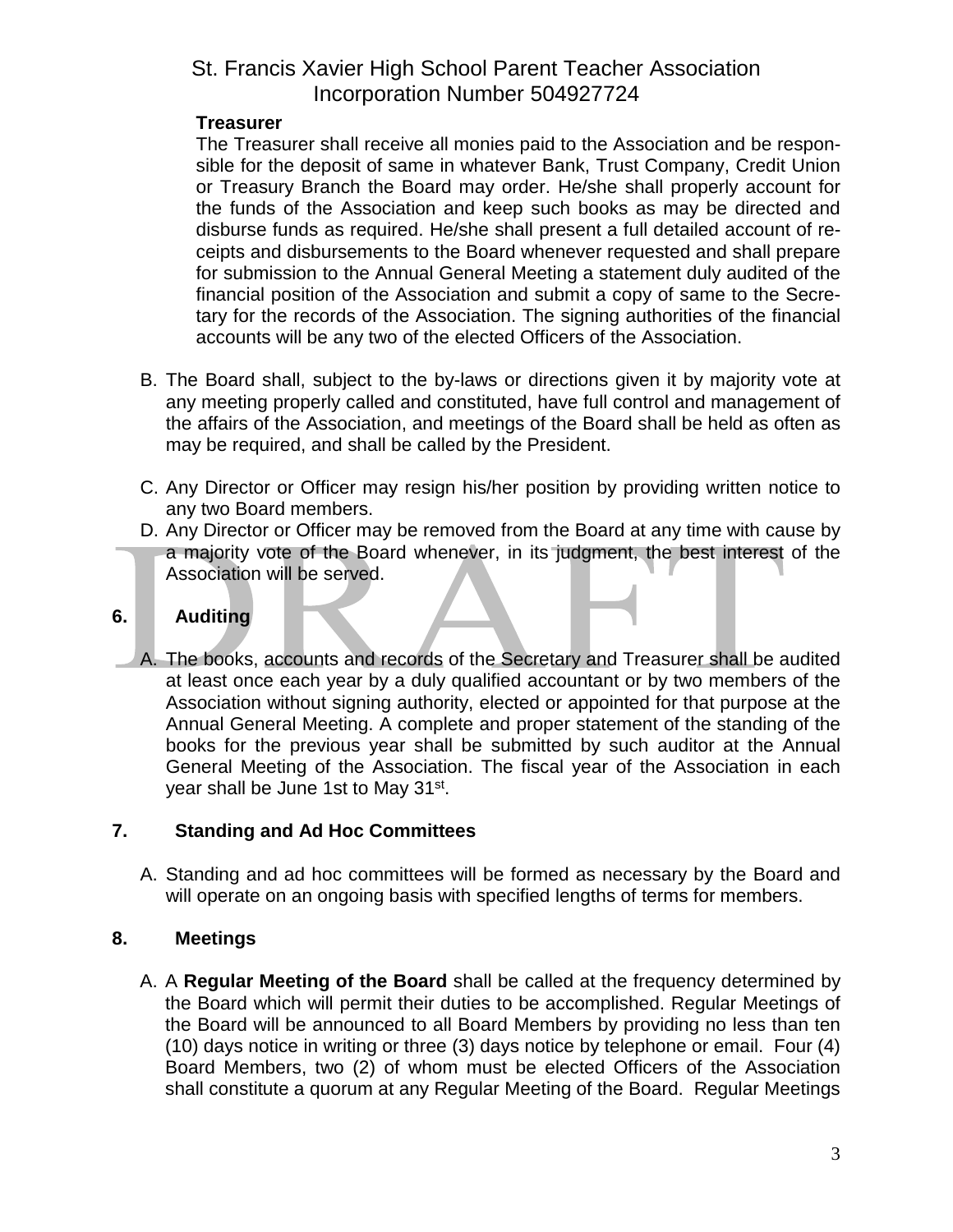of the Board may be held without notice if a quorum of the Board is present provided, however, that any business transactions shall be ratified at the next Regular Meeting of the Board; otherwise they shall be null and void. A topic to be discussed at a Regular Meeting of the Board may be deemed to be "in camera", or closed to all but elected Officers/Directors if the Board determines, by a majority vote of those present, the topic to be of a personal, sensitive or confidential nature.

- B. A **Special Meeting of the Board** shall be called by the Secretary upon the instructions of any two (2) Board Members, by providing no less than ten (10) days notice in writing or three (3) days notice, by telephone or email, to all Board Members setting forth the reasons for calling such meeting. Any four (4) Board Members shall constitute a quorum at a Special Meeting of the Board. A Special Meeting of the Board may be deemed to be "in camera", or closed to all but elected Officers/Directors if the Board determines, by a majority vote of those present, the content of the meeting to be of a personal, sensitive or confidential nature.
- C. There will be an **Annual General Meeting of the Association (AGM)** on or before October 31<sup>st</sup> in each year, by providing in writing in the school newsletter, website, by telephone or email. If a Special Resolution will be proposed, twentyone (21) days notice will be required. Only the matters set out in the notice for the AGM are considered at the AGM. At this meeting there shall be elected a President, Vice-President(s), Secretary, Treasurer, (or Secretary-Treasurer), and optionally three (3) Directors. The Officers and Directors so elected shall form a Board, and shall serve until their successors are elected and installed. Four (4) members, three (3) of whom must be voting members, shall constitute a quorum at an Annual General Meeting. If quorum cannot be attained at the meeting, whoever attends the next regularly scheduled meeting of the Association, will constitute quorum for the purposes of conducting Annual General Meeting business such as election of officers and approval of financial statements.
- D. A **Special General Meeting of the Association (SGM)** shall be called if a Special Resolution is proposed at a time other than the Annual General Meeting (AGM). Special General Meetings of the Association may be called at any time by the Secretary upon the instructions of the President or Board by providing twenty-one (21) days notice in writing in the school newsletter or website, or, by telephone or email, specifying the intention of the Special Resolution. Only the matters set out in the notice for the SGM are considered at the SGM. 4 members, four two (2) of whom must be elected Officers of the Association, shall constitute quorum at a Special General Meeting of the Association.
- E. A **Regular Meeting of the Association** may be called at the discretion of the Board. Regular Meetings of the Association shall be announced to all members in good standing by providing ten (10) days notice in writing in the school newsletter, website, or by telephone or email. Seven (7) members, five (5) of whom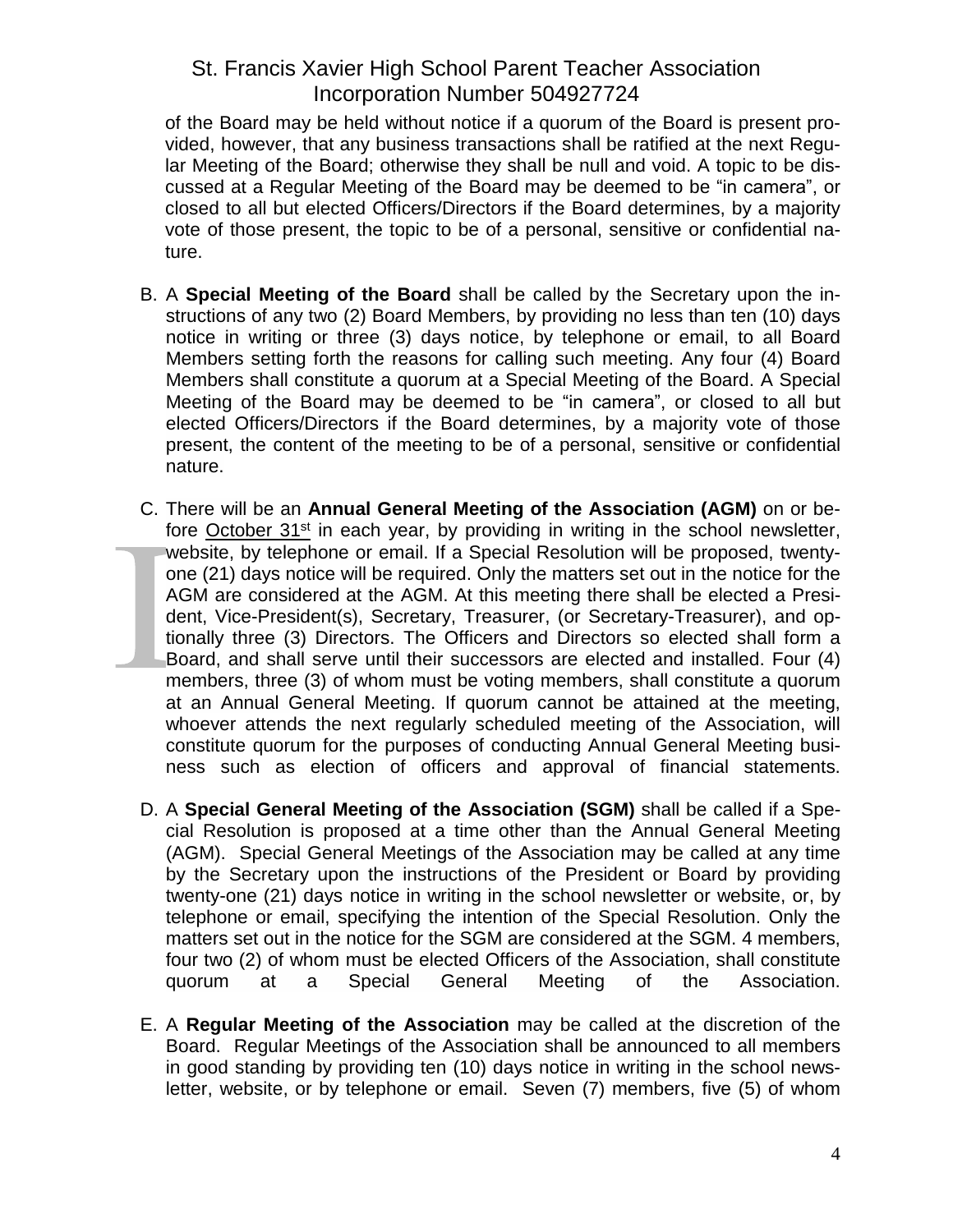must be voting members, excluding the Principal and designated Staff member, two (2) of whom must be elected Officers of the Association, shall constitute a quorum at a Regular Meeting of the Association.

F. A **Special Meeting of the Association** shall be called by the Secretary upon the instructions of the President or Board, by providing ten (10) days notice in writing in the school newsletter, website, by telephone or email, setting forth the reasons for calling such meeting. Any seven (7) members, five (5) of whom must be voting members, shall constitute a quorum at a Special Meeting of the Association.

Irregularities or errors done in good faith do not invalidate acts done by any meeting of the Association or Board. No action taken at a meeting is invalid due to accidental omission to give notice to any member, any member not receiving any notice, or any error in any notice that does not affect the meeting.

## **9. Election Process**

- A. Board members are elected by the voting members at an AGM held annually on or before October 31<sup>st</sup>. Candidates must be voting members in good standing. Notification of the nomination procedure will be included with the notice of the election.
- B. The term of office shall be from time of election to the next AGM unless written notice of resignation is submitted to the Board. The maximum number of consecutive terms, in the same Officer or Director Position on the Board, shall be four (4) consecutive terms. Any vacancy occurring during the year shall be filled at the next meeting, provided it is so stated in the notice calling such meeting.

## **10. Voting**

A. Any voting member who has not withdrawn from membership nor has been neither suspended nor expelled shall have the right to vote at any regular, general or special meeting of the Association. Such votes must be made in person and not by proxy or otherwise. Members will vote by show of hands or by secret ballot where fifty-one percent (51%) and greater than, will be considered the majority, except in the case of a Special Resolution where not less than seventy-five percent (75%) vote in favor is required.

## **11. General Management**

- A. The registered office of the Association is located within the school. The mailing address for all communication or correspondence shall be the registered office of the Association.
- B. To maintain integrity, minute books and financial records will be securely stored and may be inspected by any member in good standing of the Association upon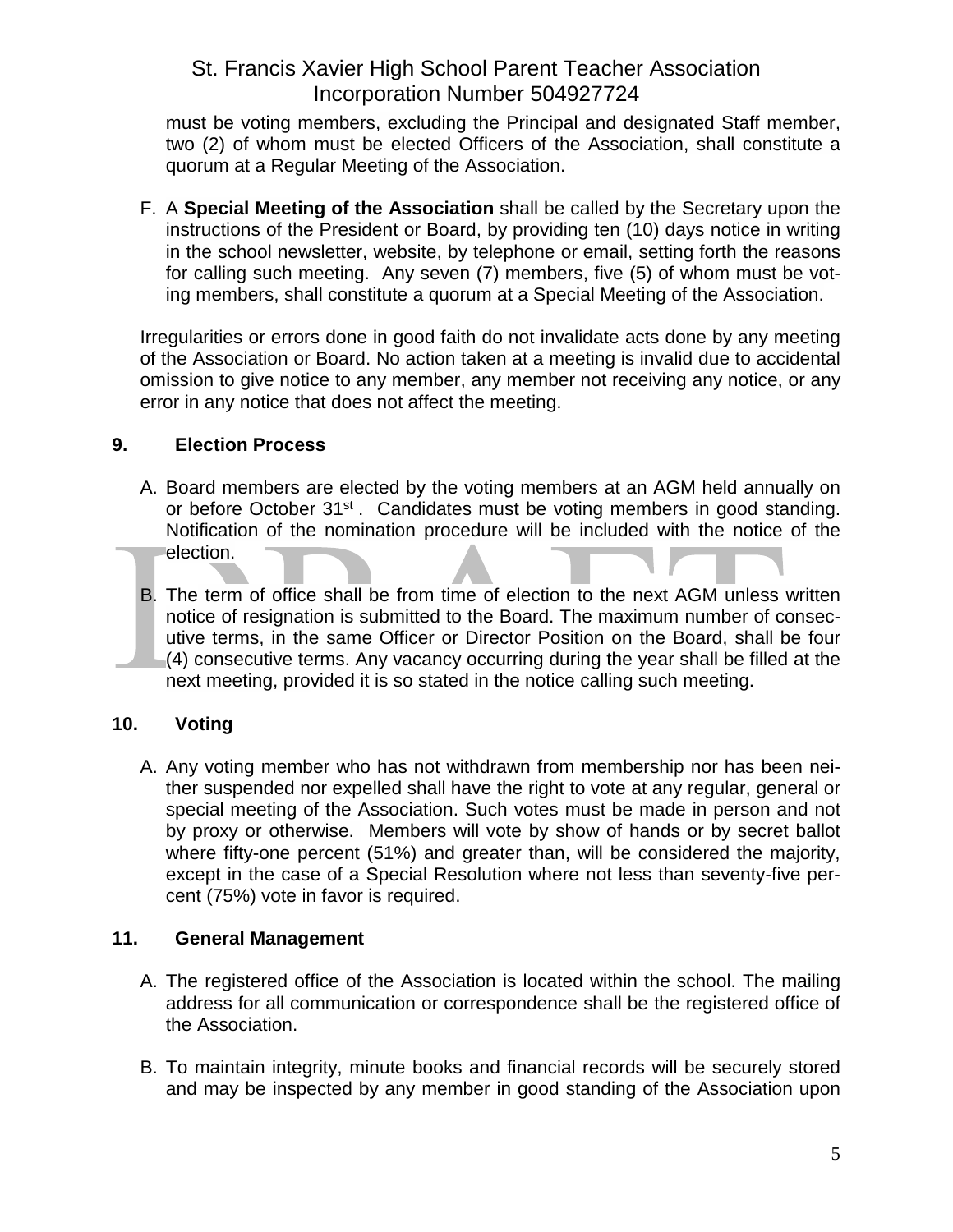request. Such inspection may only take place at the registered office of the Association, in the presence of a Board member, and dual control (two people present, one of whom is a Board member) will be maintained at all times.

### **12. Remuneration**

A. Unless authorized at any meeting and after notice for same shall have been given, no Officer, Director or member of the Association shall receive any remuneration for his/her services.

## **13. Borrowing Powers**

A. For the purpose of carrying out its objectives, the Association may borrow or raise or secure the payment of money in such manner as it thinks fit, and in particular by the issue of debentures, but this power shall be exercised only under the authority of the Association, and in no case shall debentures be issued without the sanction of a Special Resolution of the Association.

### **14. Association Seal**

A. The Association has not adopted an Association Seal.

### **15. Insurance**

A. For the purpose of carrying out its objectives, the Association will annually review and carry liability insurance as deemed necessary by the Board, or if required by the policies of the school.

## **16. Privacy**

A. The Association shall not collect, use, share or store personal information for purposes other than those of Association business, and shall destroy it appropriately once it is no longer needed.

## **17. Special Resolution**

A. Special Resolution will mean a resolution passed at a General Meeting of which not less than twenty-one (21) days notice in the school newsletter, on the school website, by telephone or email specifying the intention to propose the resolution has been duly given, and by the approval of not less than seventy-five percent (75%) of those members, entitled to vote, in attendance.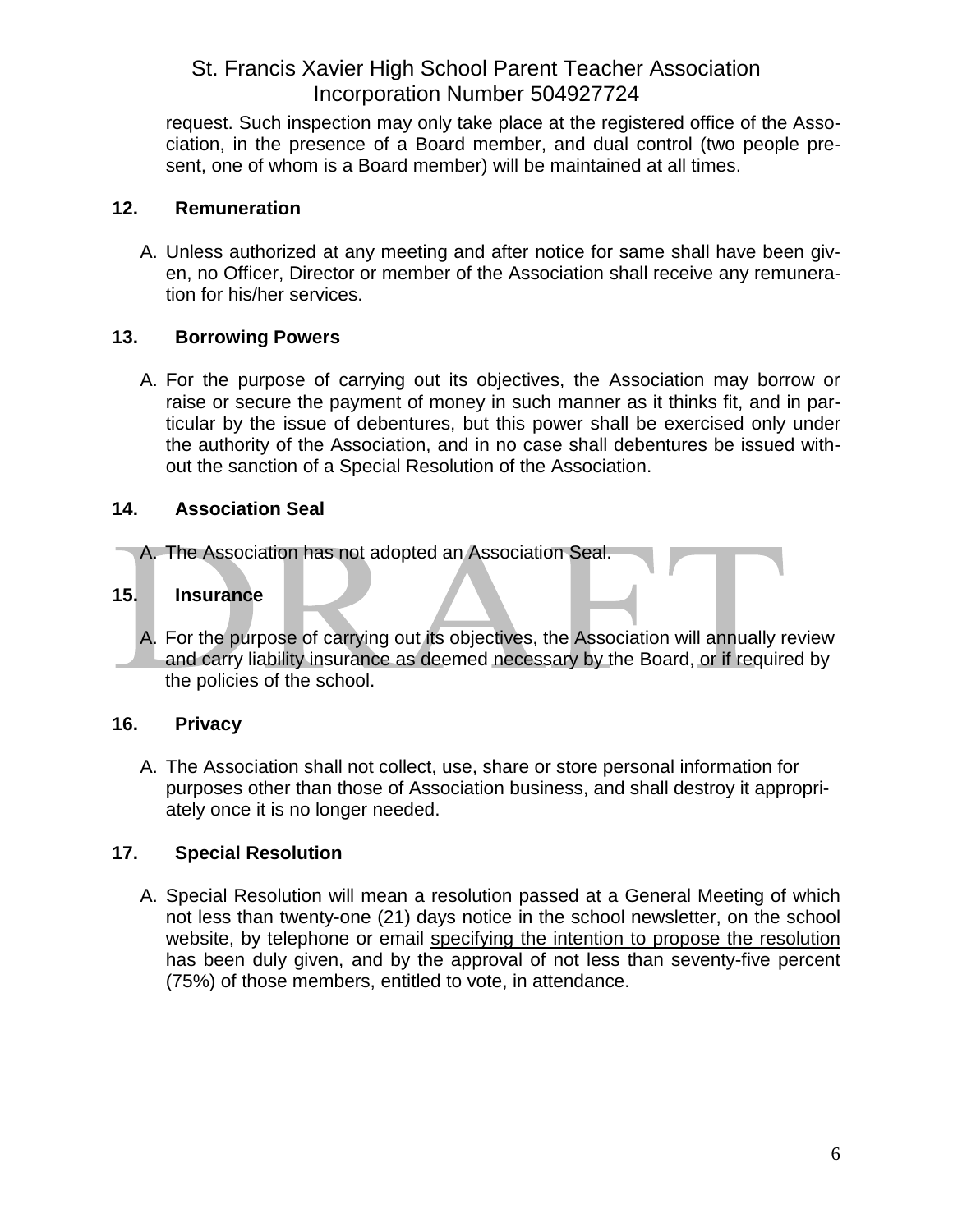### **18. Conflict Resolution**

**A.** If at any time, 8 members, or greater than fifty per cent (50%) of the Board members of the Association are of the opinion that the Association is in a state of conflict such that its operation is significantly impaired, they may deliver a written "Special Meeting of the Association" request signed by them to all Executive members. The President will call a Special Meeting of the Association, providing due notice as stated, and members in attendance will have an opportunity to hear and discuss the issues causing conflict. On motion, seconded by any Association member in attendance at the Special Meeting, a vote shall be held respecting a proposed resolution to the conflict, and if a majority of voting members present vote in favour of the resolution proposed, the Association will immediately act upon the resolution, as directed by the assembly.

### **19. Bylaws**

- A. The Association bylaws and operations will be in accordance with the laws of Alberta, the *Societies Act* and any other governmental legislation relating to its operation and objectives.
- B. The By-Laws may be rescinded, altered or added to by a "Special Resolution" of the members. Changes to the bylaws do not come into effect until the Special Resolution(s) is registered at Corporate Registries. A Special Resolution(s) sent to the Corporate Registries shall be dated and verified by a person authorized by the Association. All members are responsible for behaving in accordance with the bylaws and objectives of the Association.
- C. Any question regarding the proper application and interpretation of these bylaws shall be determined by the chair of any Association meeting. The chair's decision may be appealed by a voting member and can be overturned by not less than seventy-five (75) percent majority vote at any Special Meeting called in accordance with the Conflict Resolution clause in these bylaws.

### **20. Policies and Procedures**

A. A Policy and Procedure Manual may be created, maintained and reviewed annually by the Board. Members in good standing may put forward policies to the Board for consideration and/or implementation.